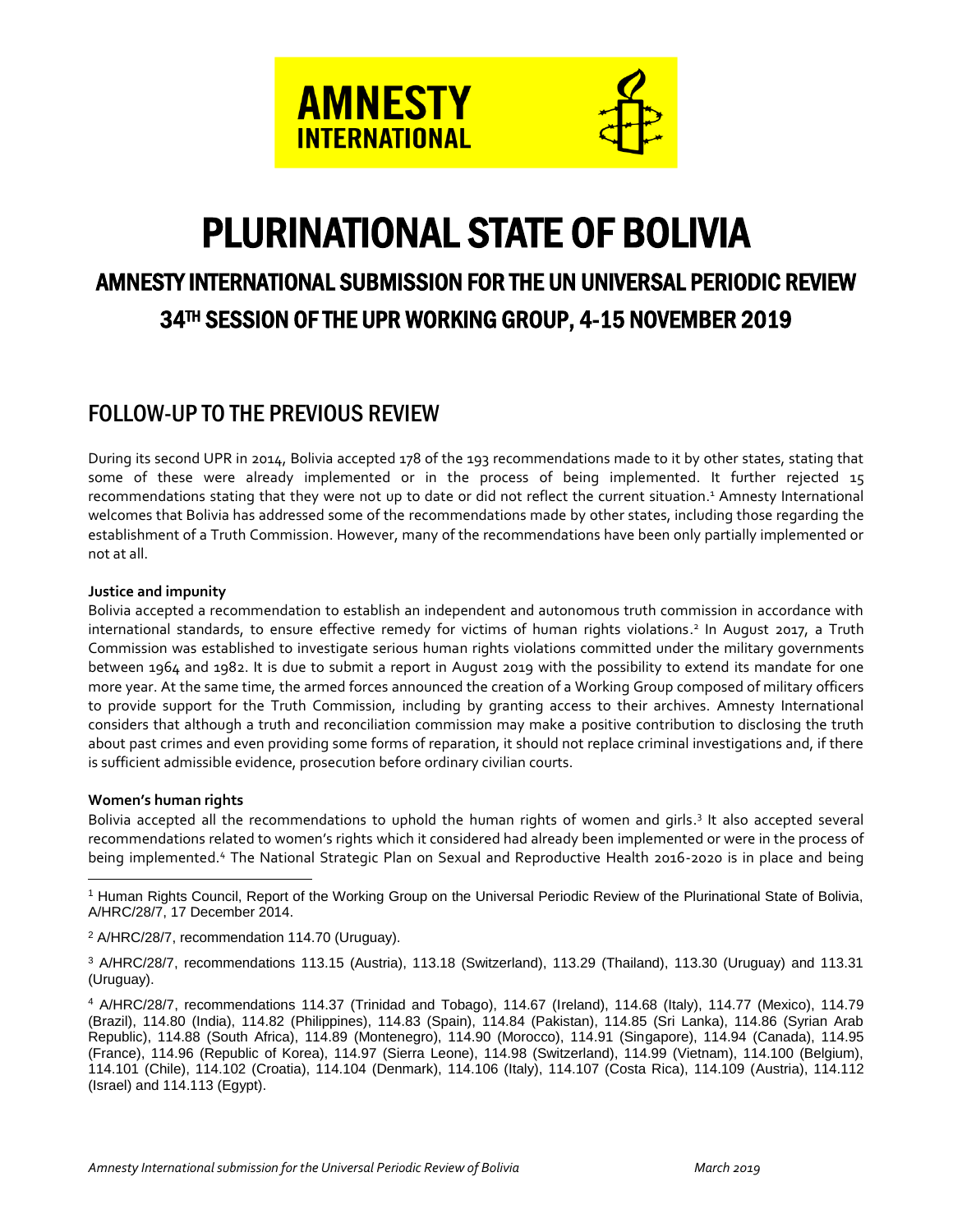implemented. <sup>5</sup> Recommendations calling for a reduction in maternal mortality and for legislation on sexual and reproductive rights have yet to be fully implemented<sup>6</sup> and unsafe abortions continue to be one of the main causes of maternal mortality.

### **Indigenous Peoples' rights**

Amnesty International welcomes Bolivia's acceptance of a recommendation to ensure that legislation on consultation with Indigenous Peoples is well-formed, takes into account Indigenous Peoples' concerns, and is effectively implemented. <sup>7</sup> However, this recommendation has not been fully implemented and more is needed to ensure the right to consultation and to free, prior and informed consent of Indigenous Peoples on projects that may affect them, in line with ILO Convention 169 and the UN Declaration on the Rights of Indigenous Peoples.

### **Human rights defenders**

Threats and attacks targeted at human rights defenders remain a concern for Amnesty International, as does the fact that the only recommendation regarding the situation of human rights defenders did not enjoy the support of Bolivia. $^8$ 

### THE NATIONAL HUMAN RIGHTS FRAMEWORK

### **Indigenous Peoples' rights**

In August 2017, the President promulgated Law 969 allowing the construction of a road that will cut across the Isiboro Sécure National Park and Indigenous Territory (TIPNIS), one of Bolivia's main water reserves and home to approximately 14,000 people, mainly Indigenous Peoples. The Law repealed legislation under which the TIPNIS was a protected area, leading to concerns about possible violations of the rights of Indigenous Peoples resulting from development of other infrastructure and extractive projects in the area.

### **Women's sexual and reproductive rights**

While Article 66 of the Constitution guarantees sexual and reproductive rights for women and men, this provision has yet to be fully translated into the enjoyment of these rights by all. Figures from 2015 indicate that the maternal mortality ratio in Bolivia is 206 per 100,000 live births.<sup>9</sup> According to 2011 national data, complications related to unsafe abortion are the third most common cause of maternal mortality.<sup>10</sup>

Abortion is criminalized in Bolivia except when the life or health of the woman or girl is at risk or when the pregnancy is the result of rape or incest.<sup>11</sup> At the end of 2017, Bolivia issued a newly revised Criminal Code expanding the grounds for abortion before the eighth week of pregnancy to a broader range of circumstances, such as when the woman or girl is a student or cares for an elder, a person with disabilities or other blood-related children. However, in January 2018, after protests against other provisions of the Code erupted, President Morales repealed the Code in its entirety.

#### **Rights of lesbian, gay, bisexual, transgender and intersex people**

In May 2016, the government enacted Law No. 807 which allows people to change the name and/or gender noted on their

 $\overline{a}$ 

<sup>8</sup> A/HRC/28/7, recommendation 115.14 (Czech Republic).

<sup>9</sup> WHO, UNICEF, UNFPA, World Bank Group, and the United Nations Population Division. Trends in Maternal Mortality: 1990 to 2015. Geneva, World Health Organization, 2015. [https://www.unfpa.org/publications/trends-maternal-mortality-1990-2015.](https://www.unfpa.org/publications/trends-maternal-mortality-1990-2015)

<sup>10</sup> Ministry of Health, Bolivia. *El aborto es la tercera causa de muerte materna en el país*, 24 April 2017, in: [https://www.minsalud.gob.bo/2347-el-aborto-es-la-tercera-causa-de-muerte-materna-en-el-pais.](https://www.minsalud.gob.bo/2347-el-aborto-es-la-tercera-causa-de-muerte-materna-en-el-pais)

<sup>11</sup> Articles 263 to 269 of the Penal Code.

<sup>5</sup> A/HRC/28/7, recommendations 114.21 (Finland) and 114.111 (Netherlands).

<sup>6</sup> A/HRC/28/7, recommendation 114.77 (Mexico).

<sup>7</sup> A/HRC/28/7, recommendation 113.46 (Australia).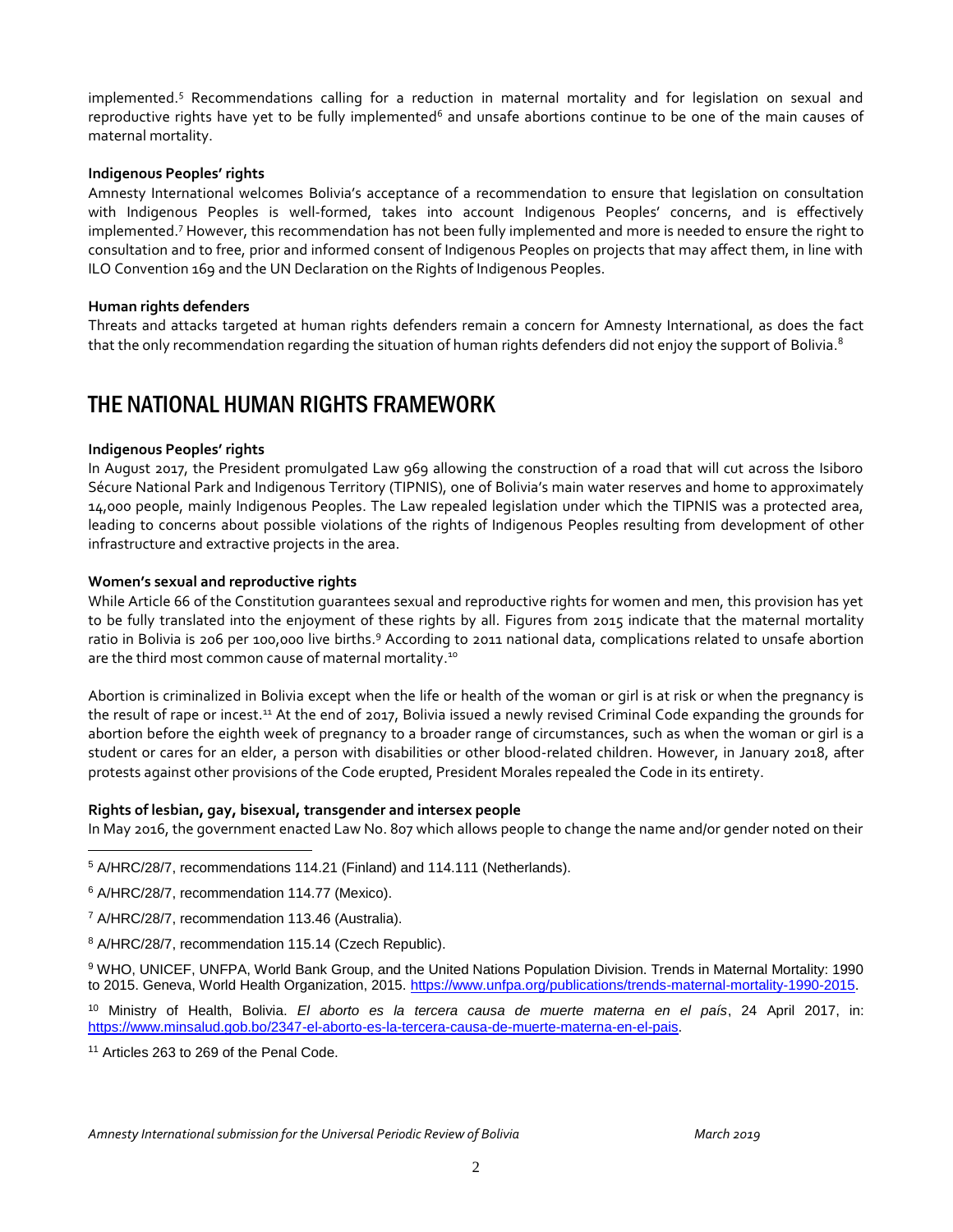identity documents.

In June 2017, the Supreme Electoral Tribunal granted civil marriage rights to people who had legally changed their gender. Nevertheless, same-sex marriage remains officially unrecognized in law. In the same month, the Ombudsman proposed an amendment to the Criminal Code to make hate crimes against LGBTI people a criminal offence. In the past decade, the authorities have failed to hold perpetrators accountable for the killings of LGBTI people.

### **Human rights defenders**

Amnesty International remains concerned that the requirements for non-governmental organizations (NGOs), foundations and other non-profit entities working in more than one of the state's departments to operate legally, established in the 2013 Law, 351 and its subsequent regulations,<sup>12</sup> still remain in force. One of the requirements in Law 351 is that the statute of the organization must be submitted to the government, specifying the organization's "contribution to the economic and social development" of the state.<sup>13</sup> A subsequent regulation passed in June 2013 further stipulates that the statute has to specify the full extent of the activities aimed at contributing to the economic and social development of Bolivia, taking into account national planning and national and sectorial policies. <sup>14</sup> There is no clear definition of what "contributing to economic and social development" means and failure to meet these requirements risks losing legal personality thus preventing civil society to operate effectively in the country.

### PROMOTION AND PROTECTION OF HUMAN RIGHTS ON THE GROUND

### **Human rights defenders**

 $\overline{a}$ 

During the past two years the work of human rights defenders has come under greater risk and their situation has deteriorated. Statements by the authorities,<sup>15</sup> including the President,<sup>16</sup> questioning the work carried out by national and international civil society organizations, raise concerns about Bolivia's commitment to protecting and guaranteeing the right to freedom of expression, association and peaceful assembly. Amnesty International has received information indicating that government policies are used to obstruct the legitimate work of human rights organizations and to delegitimize them. 17

In 2015, Vice President Álvaro García threatened the Bolivian Documentation and Information Centre (CEDIB), an NGO based at that time at the Universidad Mayor de San Simón (UMSS), a public university in Cochabamba (along with three other organizations), with expulsion from Bolivia. CEDIB had publicly questioned a group of legislative decrees related to the oil industry which placed protected areas and the Indigenous Peoples who live in them at risk.

In 2016, CEDIB reported ongoing harassment following their investigation into mining rights being issued on Bolivian glaciers. The harassment included personal information and photographs of CEDIB's investigating team being shared publicly.

<sup>12</sup> *Ley de otorgación de personalidades jurídicas* No. 351, 19 March 2013 and *Reglamento parcial a la Ley de otorgación de personalidades jurídicas*, DS Nº 1597, 5 June 2013.

<sup>13</sup> *Ley de otorgación de personalidades jurídicas* No. 351, 19 March 2013, article 7.II.2.

<sup>14</sup> DS Nº 1597, 5 June 2013, article 11.2.a.

<sup>&</sup>lt;sup>15</sup> Video published in the You Tube account of the Ministry of Interior of Bolivia, 24 August 2018. <https://youtu.be/PD7QZEMx20w>

<sup>&</sup>lt;sup>16</sup> Twitter account President Evo Morales<https://twitter.com/evoespueblo/status/1036221941030551552>

<sup>17</sup> Information received by Amnesty in 2017, 2018 and 2019. Organizations such as Bolivian Documentation and Information Centre and the Permanent Human Rights Assembly have raised concerns about this. Amnesty International has issued an Urgent Action and a Public Statement expressing concern at the difficulties that human rights defenders and organizations would be facing in the country to carry out their work (UA: 99/17 Index: AMR 18/7572/2017 and AMR 18/9303/2018).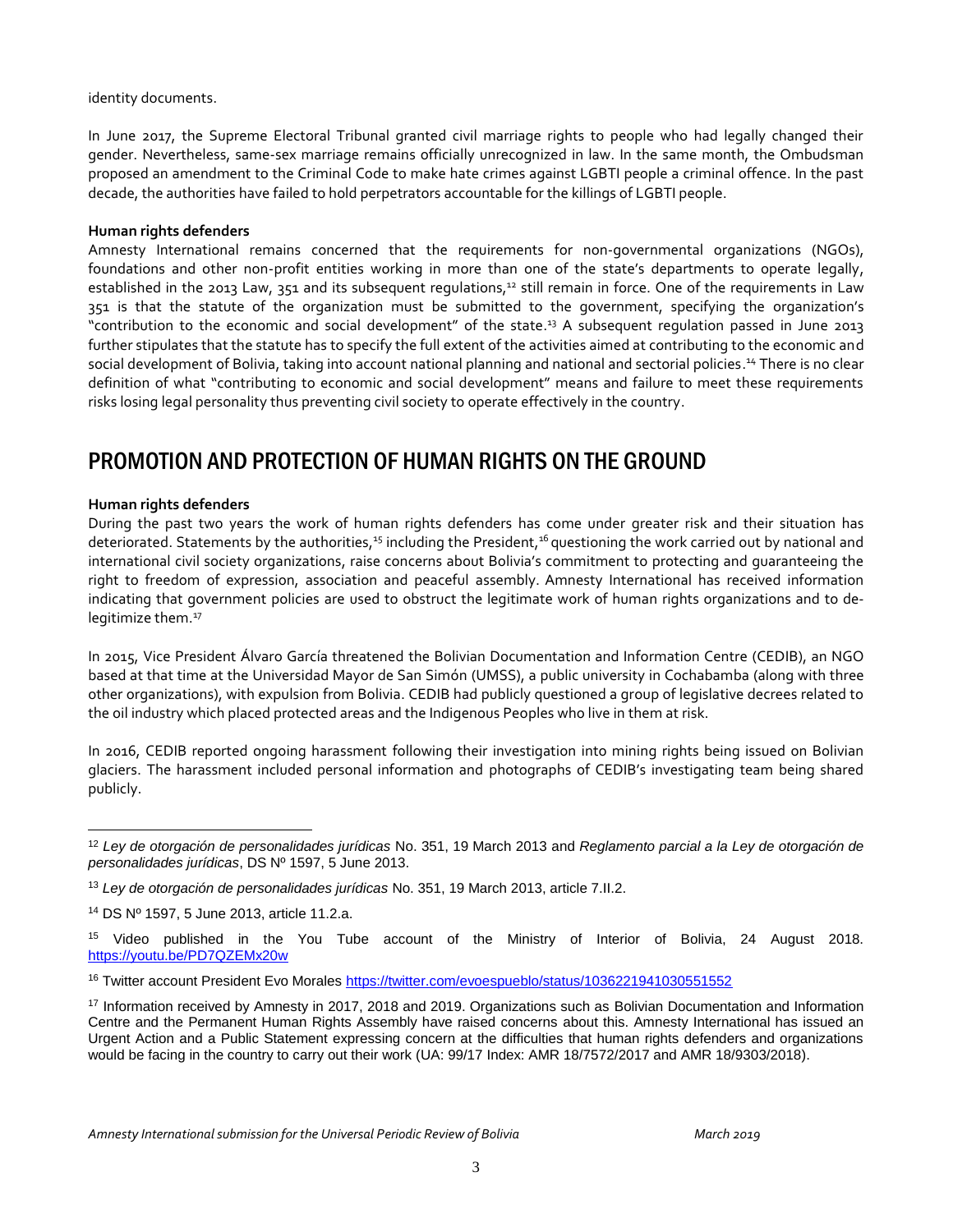On 6 February 2017, during a press conference at the NGO Permanent Human Rights Assembly in La Paz where CEDIB participated with CEJIS and leaders of the *Community Territory of Origin Tacana II Indigenous Territory* to announce that the Inter-American Commission on Human Rights had requested information from the Bolivian government on their request for precautionary measures, the presentation was interrupted by people associated with the *Movimiento al Socialismo* (MAS) political party, who took over the Permanent Human Rights Assembly for several hours and demanded the removal of its President.

The organizations had submitted the request for precautionary measures on behalf of Indigenous Peoples in voluntary isolation<sup>18</sup> whose survival they alleged would be at risk due to proposed oil extraction in their territories.

In March 2017, the Dean of UMSS threatened CEDIB with eviction from its offices inside the UMSS premises, which they had occupied since 1993. Following threats of immediate eviction with the "help of the security forces" if premises were not vacated within 48 hours and fearing violence against the staff and archives, CEDIB started moving their archives to a safe location and ultimately left their offices inside UMSS. Despite the CEDIB director's request that safety guarantees be provided to his staff and archives, he received no response from the authorities.

According to CEDIB, on 6 November 2017, Cochabamba's Departmental Court of Justice decided to impose legal restrictions on CEDIB's property. On 28 November 2017, without notifying CEDIB, its bank accounts were frozen by a judicial order, putting at risk the NGO's human rights work and its employees' salaries and their families' financial security, since a large part of the frozen financial assets consisted of staff salaries and benefits. CEDIB learned unofficially that the Financial System Supervision Authority (ASFI) ordered these measures on 21 November 2017, based on a judicial administrative proceeding filed by the dean of the university where they had their offices.

Between August and September 2018, Amparo Carvajal, director of the civil society organisation Permanent Human Rights Assembly (*Asamblea Permanente de Derechos Humanos,* APDH), was publicly accused by high-level authorities of the Bolivian state of committing the crimes of murder and "organized crime". The accusations were made in a context of violence following the implementation, starting in March 2018, of operations to eradicate coca leaf crops by police and military officers of the Joint Task Force in the rural community La Asunta, department of La Paz, where many people are traditionally growing this crop as a means of subsistence. Peasant people from the community and the APDH have reported that in the framework of such operations there have been cases of arbitrary detention and excessive, disproportionate or indiscriminate use of force by agents of the Joint Task Force.

Harassment against APDH members and its director has continued. In December 2018, the government identified 43 people, including APDH's director, as promoters of "violence and racism" during the 6 December 2018 protests against the possibility of a new presidential mandate of President Morales.<sup>19</sup>

 $\overline{a}$ <sup>18</sup> Indigenous Peoples in voluntary isolation are Indigenous Peoples or segments of Indigenous Peoples who do not maintain sustained contacts with the majority non-Indigenous population, and who generally reject any contact with persons who are not part of their own people. Inter-American Commission on Human Rights, Indigenous Peoples in Voluntary Isolation and Initial Contact in the Americas: Recommendations for the full respect of their human rights, 2013, para.11 [http://www.oas.org/en/iachr/indigenous/docs/pdf/report-indigenous-peoples-voluntary-isolation.pdf.](http://www.oas.org/en/iachr/indigenous/docs/pdf/report-indigenous-peoples-voluntary-isolation.pdf)

<sup>19</sup> La Razón Newspaper, 10 December 2018 available at: [http://www.la-razon.com/nacional/bolivia-romero-denuncia](http://www.la-razon.com/nacional/bolivia-romero-denuncia-oposicion-violencia-actores-repostulacion_0_3054294546.html)[oposicion-violencia-actores-repostulacion\\_0\\_3054294546.html](http://www.la-razon.com/nacional/bolivia-romero-denuncia-oposicion-violencia-actores-repostulacion_0_3054294546.html)